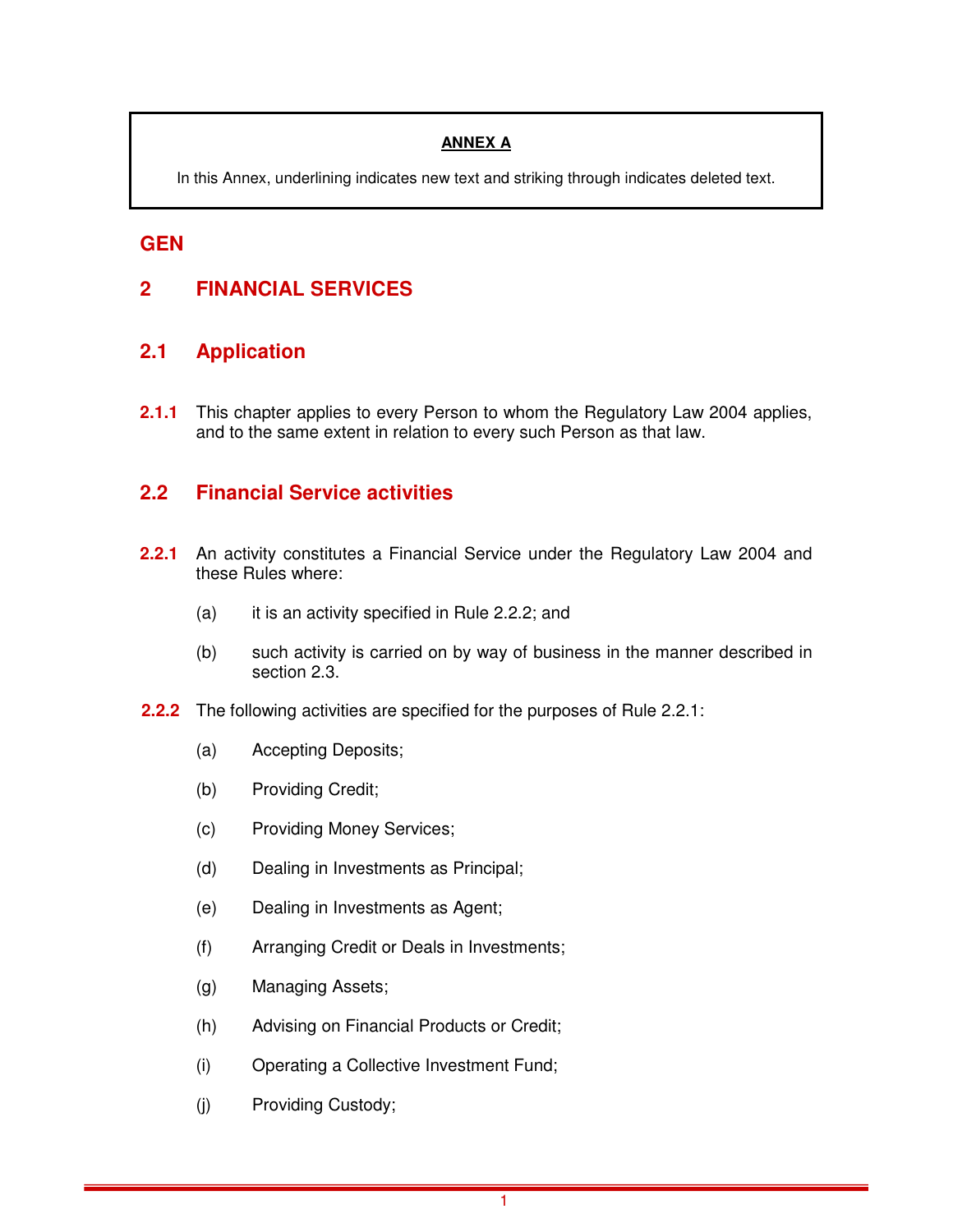- (k) Arranging Custody;
- (l) Effecting Contracts of Insurance;
- (m) Carrying Out Contracts of Insurance;
- (n) Operating an Exchange;
- (o) Operating a Clearing House;
- (p) Insurance Intermediation;
- (q) Insurance Management;
- (r) Managing a Profit Sharing Investment Account;
- (s) Operating an Alternative Trading System;
- (t) Providing Trust Services; and
- (u) Providing Fund Administration; and
- (v) Acting as the Trustee of a Fund.

#### **Guidance**

Note that the ambit of these activities in Rule 2.2.2 may be restricted under COB and may be fettered by the continuing operation of Federal Law.

## **2.23 Providing Trust Services**

**2.23.1** In Rule 2.2.2 Providing Trust Services means:

- (a) the provision of services with respect to the creation of an express trust;
- (b) arranging for any Person to act as a trustee in respect of any express trust;
- (c) acting as trustee in respect of an express trust;
- (d) the provision of Trust Administration Services in respect of an express trust; or
- (e) acting as protector or enforcer in respect of an express trust.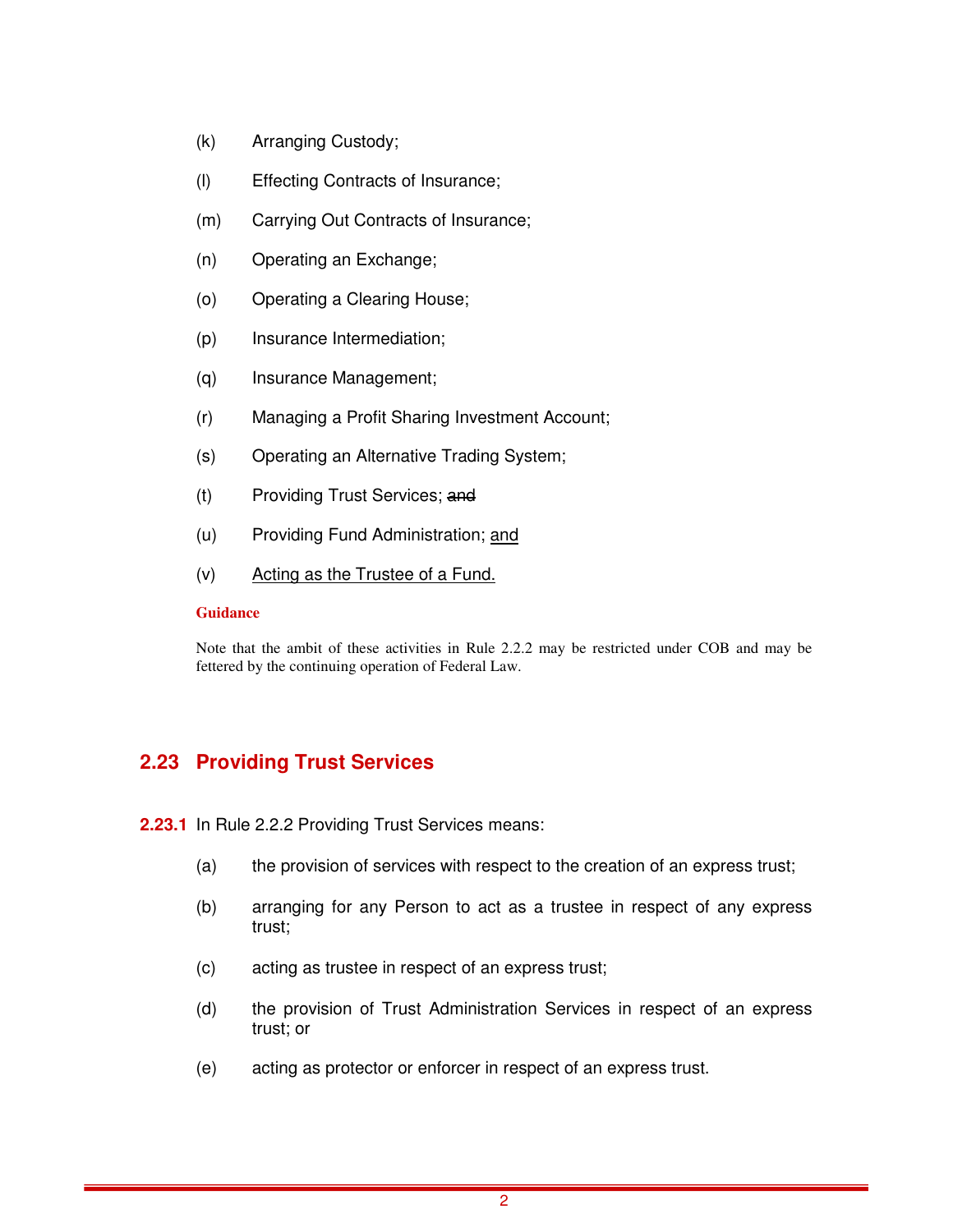#### **Guidance**

Providing generic advice on the desirability of using a trust does not amount to Providing Trust Services as defined in Rule 2.23.1.

### **Exclusions**

- **2.23.2** Subject to 2.23.3 the following Persons are exempt from the requirement to hold a Licence in respect of Providing Trust Services:
	- (a) a Private Trust Company; or
	- (b) an ASP which Provides Legal Services or Accountancy Services.
- **2.23.3** Under 2.23.2(b) an ASP may only:
	- (a) arrange for a Person to act as trustee in respect of an express trust; or
	- (b) provide services with respect to the creation of an express trust;

provided that:

- (i) the provision of such services is solely incidental to the practice of law or accounting as the case may be; and
- (ii) the ASP is not holding itself out as Providing Trust Services.

#### **Guidance**

Acting as trustee, protector or enforcer or Providing Trust Administration Services are not activities incidental to the practice of law or accounting and require a Licence.

[Added][VER7/01/06]

#### **2.23.4** A Person is not Providing Trust Services if that Person is the Trustee of a Fund and the activities are in connection with or arise from, acting as the Trustee of the Fund.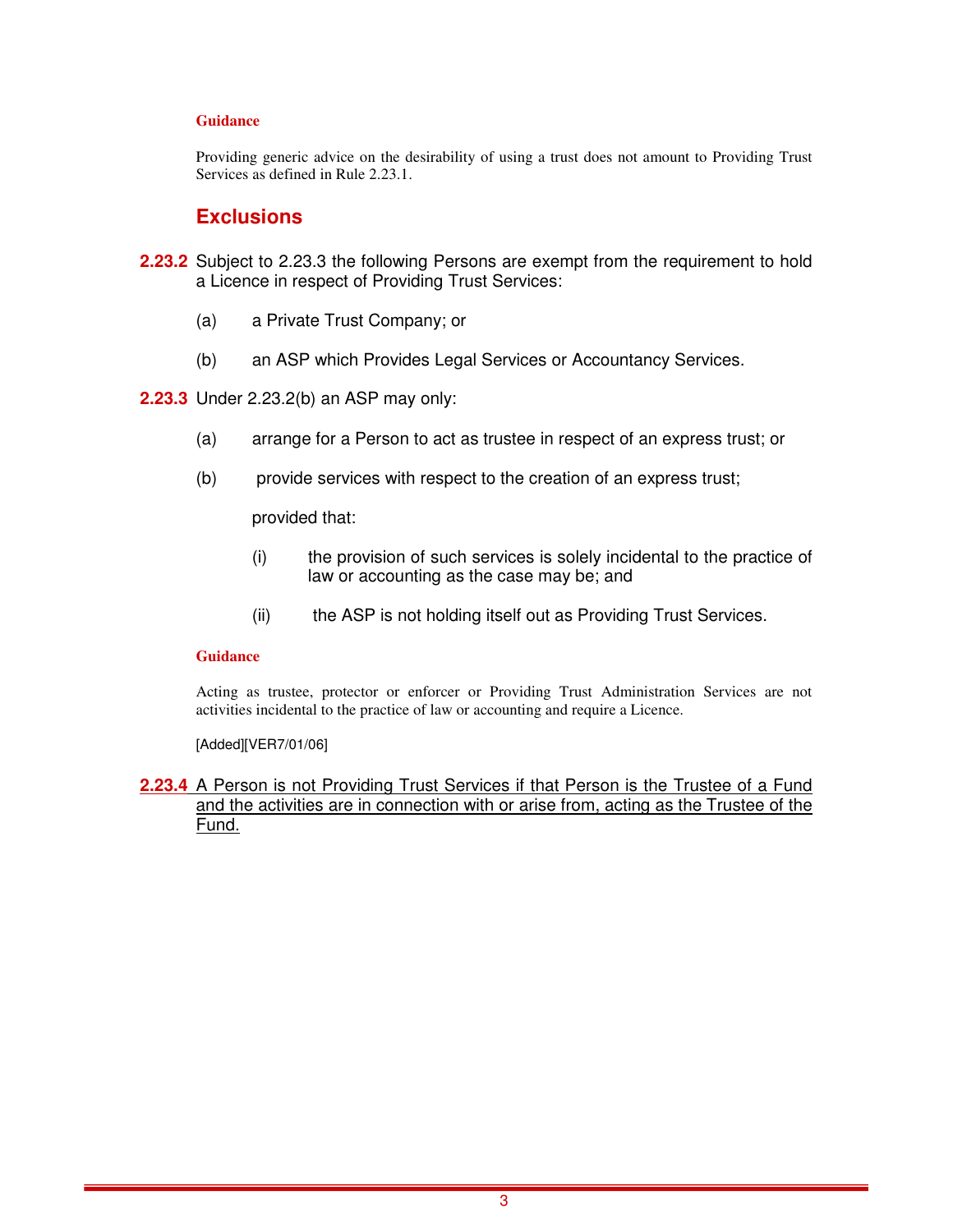## **2.24 Providing fund administration**

**2.24.1** ..............................................

## **2.25 Acting as the Trustee of a Fund**

**2.25.1** In Rule 2.2.2. Acting as the Trustee of a Fund means holding the assets of a Fund on trust for the Unitholders where the Fund is in the form of trust.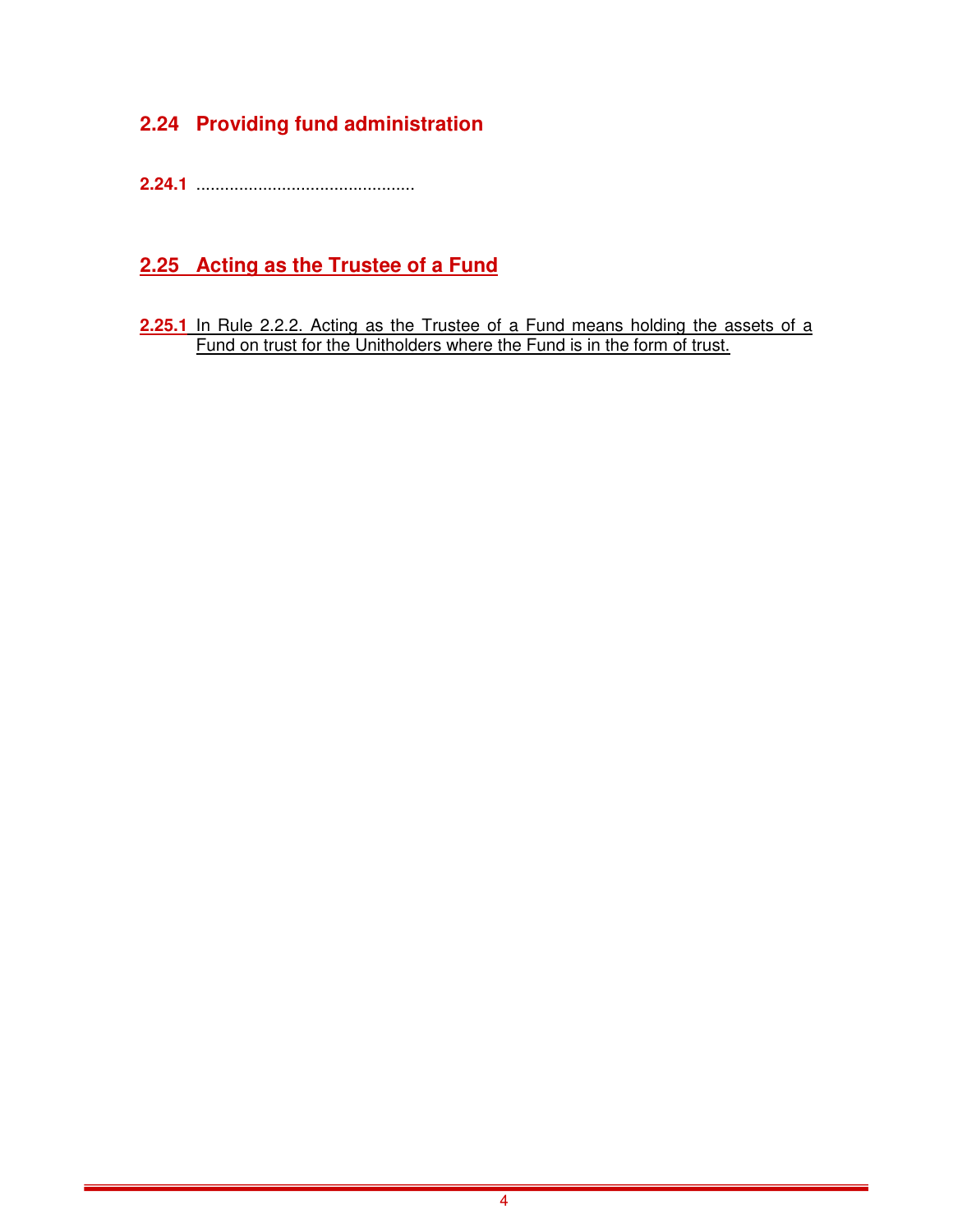## **3 FINANCIAL SERVICES WHICH MAY BE CARRIED ON IN OR FROM THE DIFC**

### **3.1 Application**

**3.1.1** Chapter 3 applies to every Authorised Firm and Authorised Market Institution.

## **3.2 Permitted Financial Services for Authorised Firms**

- **3.2.1** Pursuant to Article 42(1)(a) an Authorised Firm, subject to the Rules in this section, may carry on any one or more of the following Financial Services:
	- (a) Accepting Deposits;
	- (b) Providing Credit;
	- (c) Dealing in Investments as Principal;
	- (d) Dealing in Investments as Agent;
	- (e) Arranging Credit or Deals in Investments;
	- (f) Managing Assets;
	- (g) Advising on Financial Products or Credit;
	- (h) Operating a Collective Investment Fund [Added][VER8/04-06]
	- (i) Providing Custody;
	- (j) Arranging Custody;
	- (k) Effecting Contracts of Insurance;
	- (l) Carrying Out Contracts of Insurance;
	- (m) Insurance Broking;
	- (n) Insurance Management;
	- (o) Managing a Profit Sharing Investment Account;
	- (p) Operating an Alternative Trading System;
	- (q) Providing Trust Services; and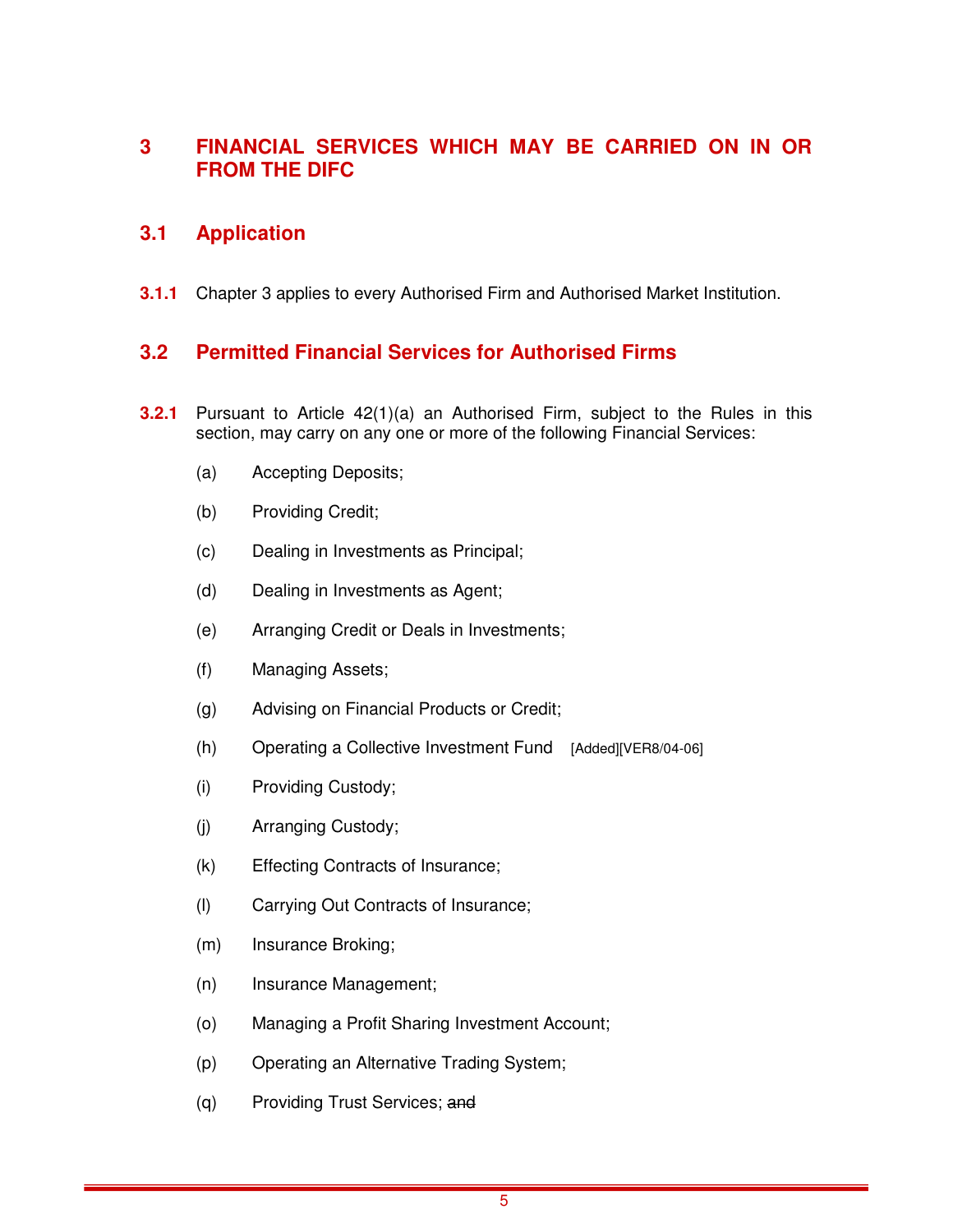- (r) Providing Fund Administration; and
- (s) Acting as the Trustee of a Fund.

## **5 MANAGEMENT, SYSTEMS AND CONTROLS**

## **5.1 Application**

- **5.1.1** (1) This chapter applies to every Authorised Person with respect to the Financial Services carried on in or from the DIFC.
	- (2) It also applies in a Prudential Context to a Domestic Firm with respect to all its activities wherever they are carried on.
	- (3) Section 5.3 also applies to an Authorised Firm in a Prudential Context with respect to its entire DIFC branch's activities wherever they are carried on.
	- (4) This chapter also applies to an Authorised Market Institution, if it has an endorsed Licence authorising it to maintain an Official List of Securities, with respect to such maintenance. [Added][VER3/04-05]

#### **Guidance**

- 1. The purpose of this chapter is:
	- a. to set out the requirements for senior management within an Authorised Person to take direct responsibility for their Authorised Person's arrangements on matters likely to be of interest to the DFSA wherever they may give rise to risks to the DFSA's objectives or they affect the DFSA's functions under the legislation applicable in the DIFC; and
	- b. to require an Authorised Firm to vest responsibility in senior management for effective and responsible organisation and to have effective systems and controls.
- 2. In relation to an Authorised Market Institution, this chapter should be read in conjunction with the AMI module. [Amended][VER3/04-05]
- 3. In relation to an Authorised Firm which is an Operator or the Trustee, this chapter should be read in conjunction with the CIR module and construed to take into account any Fund which the Authorised Firm operates or for which it acts as the Trustee.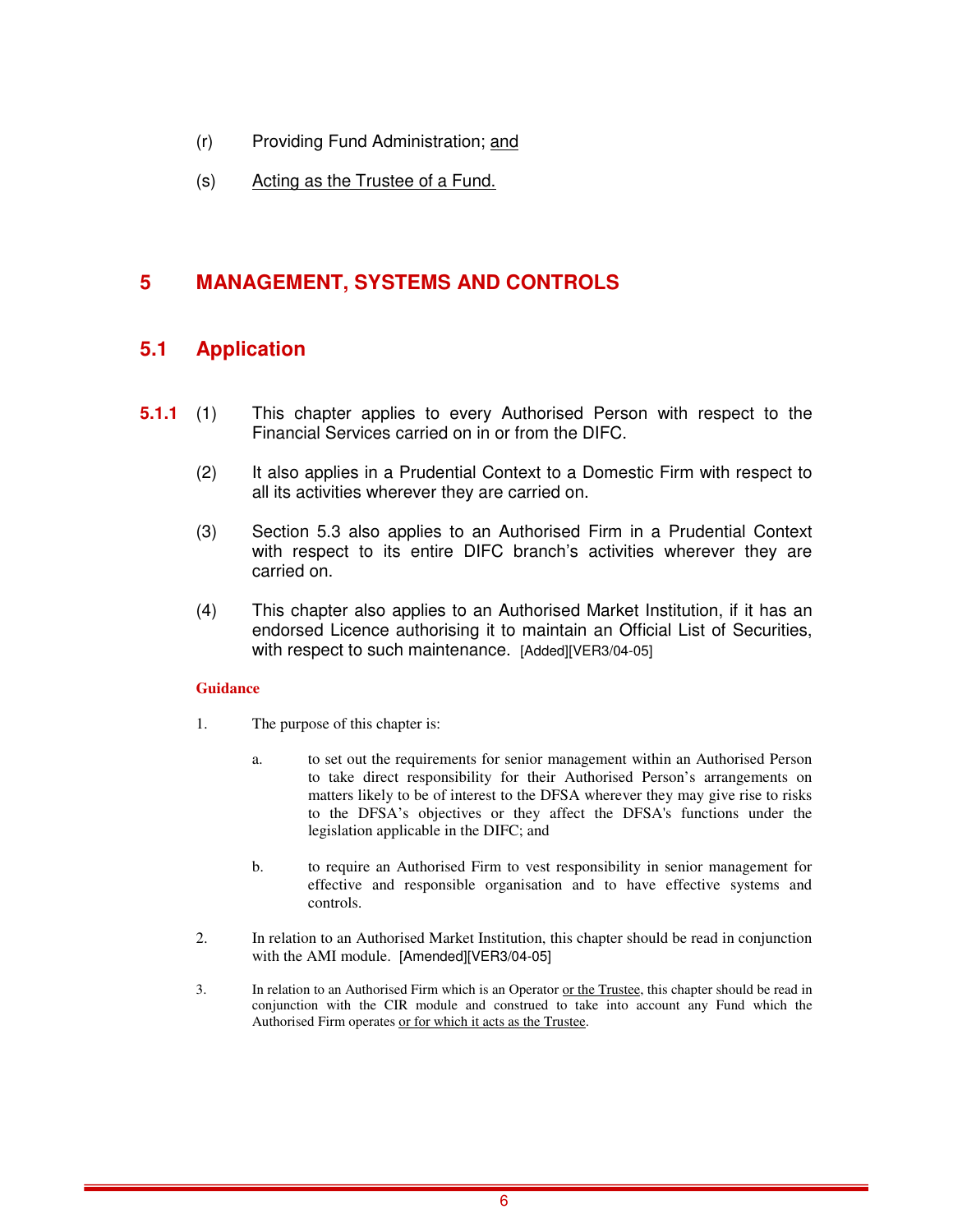# **App 5 FEES**

## **A5.1 Fees table**

## **A5.1.1** The fees table.

| (a) |                   | Accepting Deposits or Providing Credit                                                      | \$50,000 |
|-----|-------------------|---------------------------------------------------------------------------------------------|----------|
| (b) |                   | Dealing in Investments as Principal                                                         | \$30,000 |
| (c) | (i)               | Dealing in Investments as Agent; or                                                         | \$10,000 |
|     | (ii)              | Arranging Credit or Deals in Investments;<br>or                                             |          |
|     | (iii)             | Managing Assets; or                                                                         |          |
|     | (iv)              | Advising on Financial Products or Credit;<br>or                                             |          |
|     | (v)               | Providing Custody; or                                                                       |          |
|     | (vi)              | Arranging Custody; or                                                                       |          |
|     | (vii)             | Insurance Broking; or                                                                       |          |
|     | (viii)            | Insurance Management; or                                                                    |          |
|     | (ix)              | Effecting Contracts of Insurance<br>or<br>Carrying out Contracts of Insurance:              |          |
|     |                   | (A)<br>where the applicant is intending<br>to carry on business as a Captive<br>Insurer; or |          |
|     |                   | (B)<br>where the Authorised Firm is<br>carrying on business as a Captive<br>Insurer; or     |          |
|     | (x)               | Managing a Profit Sharing Investment<br>Account; or                                         |          |
|     | (x <sub>i</sub> ) | Providing Trust Services; or                                                                |          |